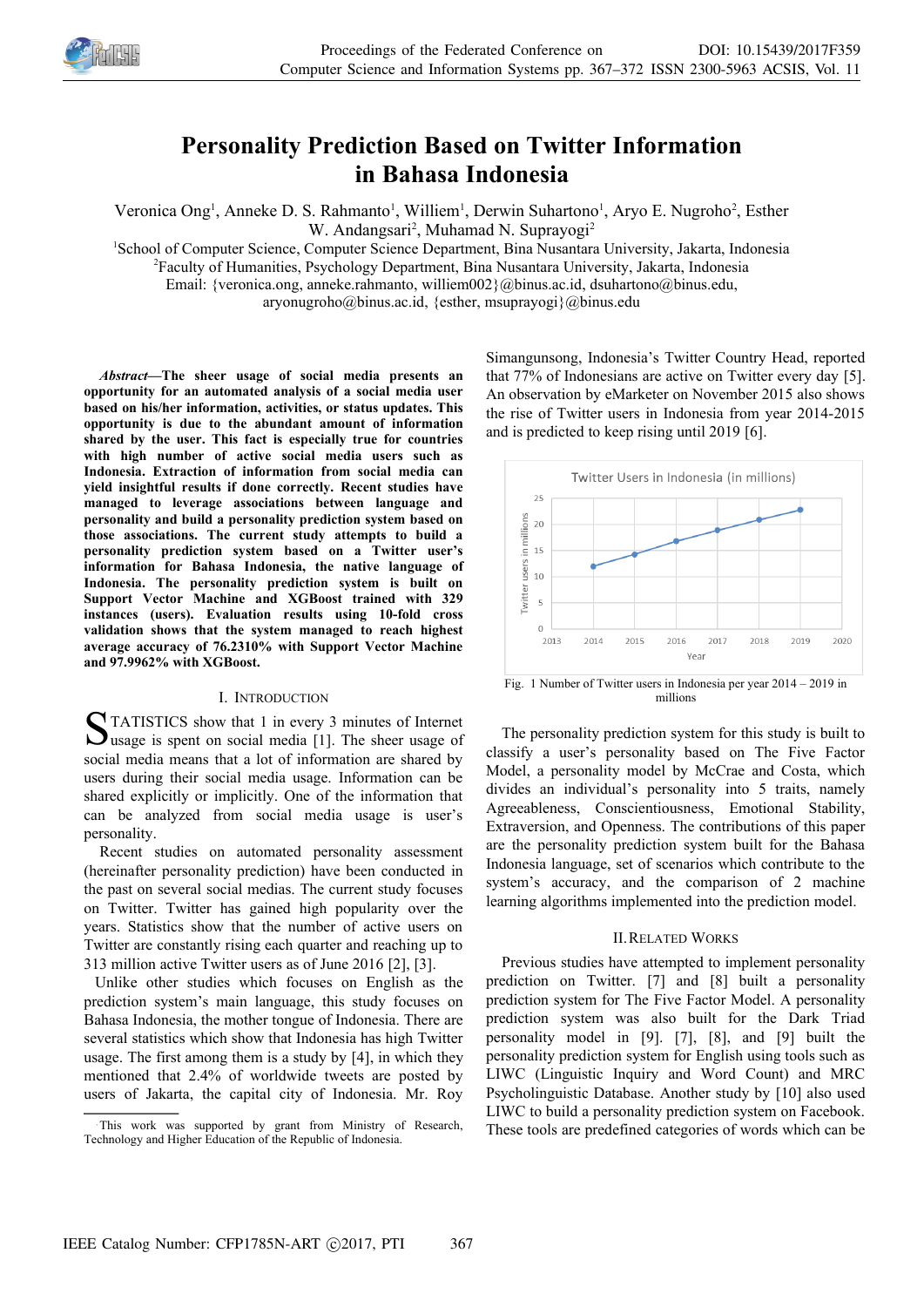

used to assess the tendency of a user to talk about a certain category. Such tools have also been utilized to create a prediction system in non-English languages such as Spanish, Dutch, Italian [11], and Chinese [12].

A literature review on personality prediction by [13] states that among the literatures that they examined, more than half utilized such tools to build their personality prediction system. Despite its usefulness, LIWC and MRC have language limitations—it doesn't support all languages. The tools are not supported in Bahasa Indonesia, so another approach must be applied to this study.

Other recent studies have come up with another approach by assessing the tendency of a user's choice of words. This is done by counting the usage frequency of a certain n-gram by a user. This method has been implemented in the past with data from various social platforms such as blogs [14] [15] and Facebook [16][17]. Said method has also been applied for non-English languages such as Chinese [18] and Bahasa Indonesia [19].

In [19], they managed to build a personality prediction system for The Five Factor Model using myPersonality, which is a corpus consisting of status updates from users which have been labelled with The Five Factor Model personality traits. The dataset is translated into Bahasa Indonesia to build a prediction system in said language. Therefore, this study attempts to apply the personality prediction task on an original, non-translated Bahasa Indonesia corpus.

# III. THE FIVE FACTOR MODEL

Personality is regarded as the main factor of what causes an individual to act a certain way in online interactions [20]. The Five Factor Model is one of the most widely used concepts in studies observing the association between personality and social media use [21][22][20][23][24]. Results from these studies show that the Five Factor Model can indeed act as a predictor in social media use.

The Five Factor Model is a hierarchical structure of personality traits which consist of 5 main dimensions: Extraversion, Agreeableness, Conscientiousness, Neuroticism, and Openness to Experience [25]. In fact, the Five Factor Model is commonly used among psychologists to comprehensively describe personality. The naming of personality traits is done through a series of literature reviews and studies. One of the examples is Neuroticism, which corresponds to low scores of Emotional Stability [25].

The neuroticism trait cannot be viewed as someone with psychopathological characteristics, but someone who is unsatisfied with his/her life [26] or an individual who tends to experience psychological distress [20]. Individuals with low Extraversion (Introversion) are viewed as reserved, not unfriendly, and independent individuals. They also prefer to be alone without having social anxiety [26]. Extraverted people are interpreted as individuals who tend to be sociable and experience positive emotions [20]. Individuals with high Openness scores are individuals who are open to new ideas while cautiously implementing them. On the other hand, individuals with low Openness scores have smaller scope of interest [26]. People with Agreeableness trait are trusting of others, sympathetic, and cooperative [20]. Individuals with high scores on the Conscientiousness trait are active in planning and organizing their activities, while an individual with a low Conscientiousness score is usually more laidback in their work [26].

The previous study between Facebook and the Five Factor Model shows that individuals with Extraversion trait have higher number of friends [20][24]. Introverted individuals tend to present more personal information on their social media [20]. Individuals with high Neuroticism show the tendency to post photos of themselves more compared to those with low scores [20]. This study however contradicts results from a previous study by [24]. Individuals with high Openness score are known to be more expressive on their Facebook profiles [20]. People with high Conscientiousness trait have more friends and have tendency to post pictures compared to individuals with low Conscientiousness [20]. This result too, contradicts the results from [24]'s study. Finally, more observation is required regarding the correlation between Agreeableness trait individuals towards their social media usage [20].

# IV. METHODOLOGY

This study consists of 3 main tasks: data collection, preprocessing, and building the prediction model. Figure 2 shows an overview of the method applied in this study.

#### *A. Data Collection*

Preparation of dataset is done to obtain the training dataset and testing dataset. The dataset acquired contains Twitter user information and a maximum of 100 of the user's latest tweets. Users are chosen based on the following criteria: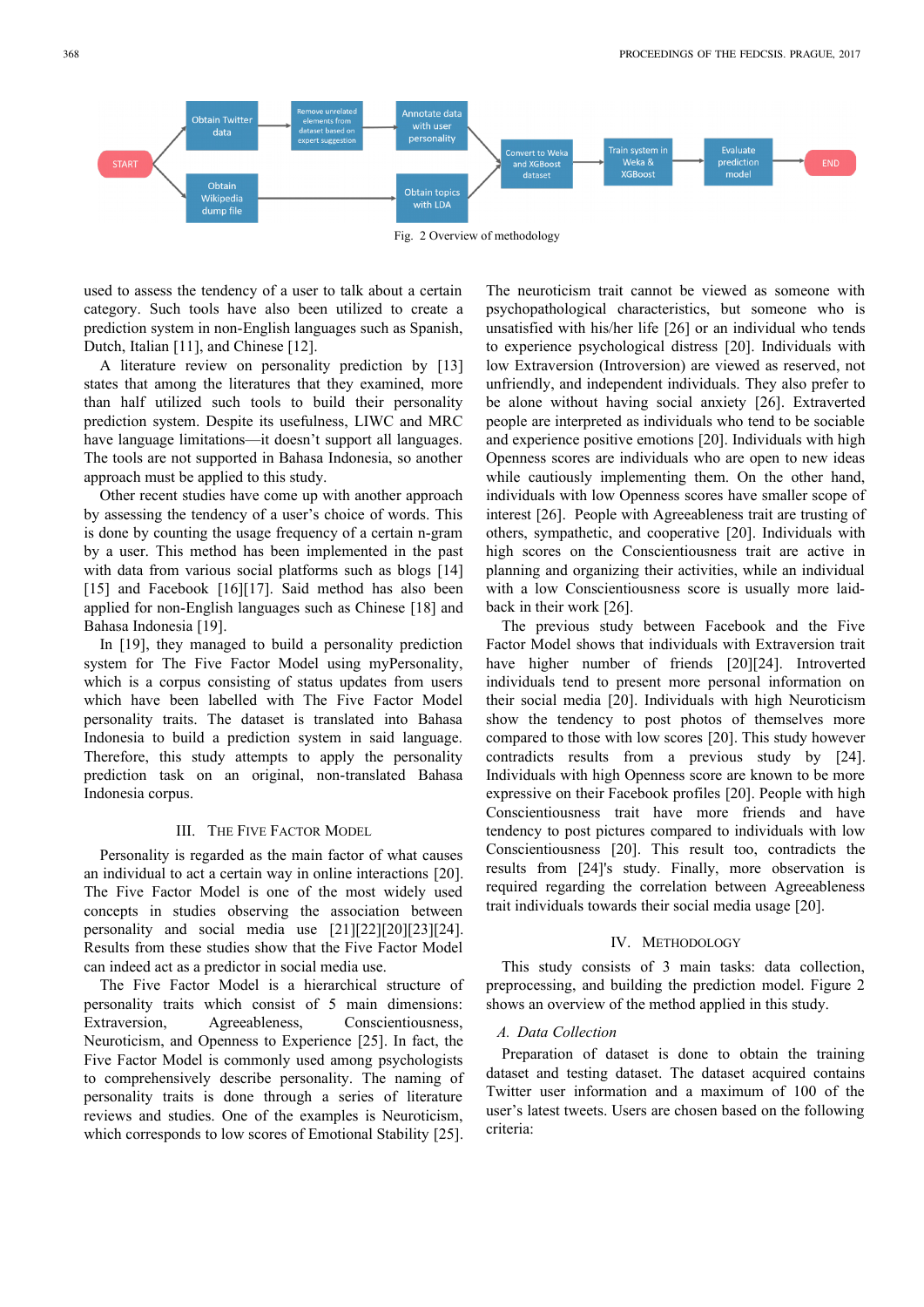|      | Agreeableness | Conscientiousn<br>ess | Emotional<br><b>Stability</b> | <b>Extraversion</b> | Openness |
|------|---------------|-----------------------|-------------------------------|---------------------|----------|
| High | 134           | 7 Z                   | 150                           | 202                 | 163      |
| Low  | 195           | າາ 7<br>، رے          | 17Q                           | ہ م<br>14.          | 166      |

TABLE I. TRAINING DATASET DISTRIBUTION

| TABLE II.                    |  |
|------------------------------|--|
| TESTING DATASET DISTRIBUTION |  |

|      | Agreeableness | Conscientiousn<br>ess | <b>Emotional</b><br><b>Stability</b> | <b>Extraversion</b> | <b>Openness</b> |
|------|---------------|-----------------------|--------------------------------------|---------------------|-----------------|
| High |               | ΙU                    |                                      |                     | 1 Ο             |
| Low  |               | 14                    |                                      |                     | , 4             |

1. User posts on Twitter at least once a month.

2. User uses Bahasa Indonesia as their main language. The user information extracted covers 12 features:

- 1. Number of tweets
- 2. Number of followers
- 3. Number of following
- 4. Number of favorites
- 5. Number of retweets from extracted tweets
- 6. Number of retweeted tweets from extracted tweets
- 7. Number of quote tweets from extracted tweets
- 8. Number of mentions from extracted tweets
- 9. Number of replies from extracted tweets
- 10. Number of hashtags from extracted tweets
- 11. Number of URLs from extracted tweets
- 12. Average time difference between each tweet

A total of 359 data were collected, where 1 data represents Twitter data from 1 user. 329 data were utilized as training data, and the remaining 30 data as testing data. The dataset was then annotated with "high" or "low" label for each personality trait by 3 psychology experts. A "high" label indicates that the user has a high level of a certain personality trait, while "low" label represents that the user has a low level of a certain personality trait. Thus, each user consists of 5 labels, each label representing the level (high or low) of each personality.

Table 1 shows the distribution of the training dataset, while table 2 shows the distribution of the testing dataset.

#### *B. Preprocessing*

To preprocess the extracted information from Twitter, a series of automated and manual removal of elements were applied. Automatic element removal involves omitting retweets, replacing mentions with "[UNAME]" token, replacing hashtag with "[HASHTAG]" token, removing hyperlinks/URLs, and removing emoji. After applying automatic element removal, several manual element removals were applied to reduce the noise in the training data (e.g. non-Bahasa Indonesia content, non-Twitter content).

Next, tokenization is applied to the resulting dataset from the previous step, which produces a series of unigram and bigram. The occurrence of each unigram and bigram is counted. Each n-gram goes through a series of n-gram normalization functions to reduce the occurrence of unrecognized words (e.g. misspelled or slang words). The ngram normalization functions applied were adapted from [27] and [28].

Omission of stop words was also applied in scenarios which require said action. The scenarios are further explained in section 4.3. The list of stop words was adapted from [29].

Finally, the system also utilized LDA (Latent Dirichlet Allocation) generated topics. Topics were generated using a Bahasa Indonesia Wikipedia dump file. The dump file contains the content of every article available on the Bahasa Indonesia version of Wikipedia. This file is loaded into the LDA algorithm with Gensim [30] to produce 100 topics, where each topic consists of 20 words.

The final output of the dataset consists of the 13 features presented in section 4.1 representing the user information, and the frequency of each n-gram.

# *C. Build Prediction Model*

The personality prediction system consists of 5 classifiers. Each classifier is tasked with the prediction of 1 personality trait. The system is trained with 329 instances of the output from the preprocessing step. Classifiers built on the Support Vector Machine and XGBoost are trained with the same dataset. The Support Vector Machine classifier was run on Weka, while XGBoost was run on R.

After the training process, the system is evaluated using 10-fold cross validation and loading the 30-instance testing dataset into the system. The evaluation measure used for evaluation is accuracy.

The personality prediction system is tested on different scenarios with the following actions:

1. Minimum occurrence of n-gram (minimum occurrence=1 or minimum occurrence=2)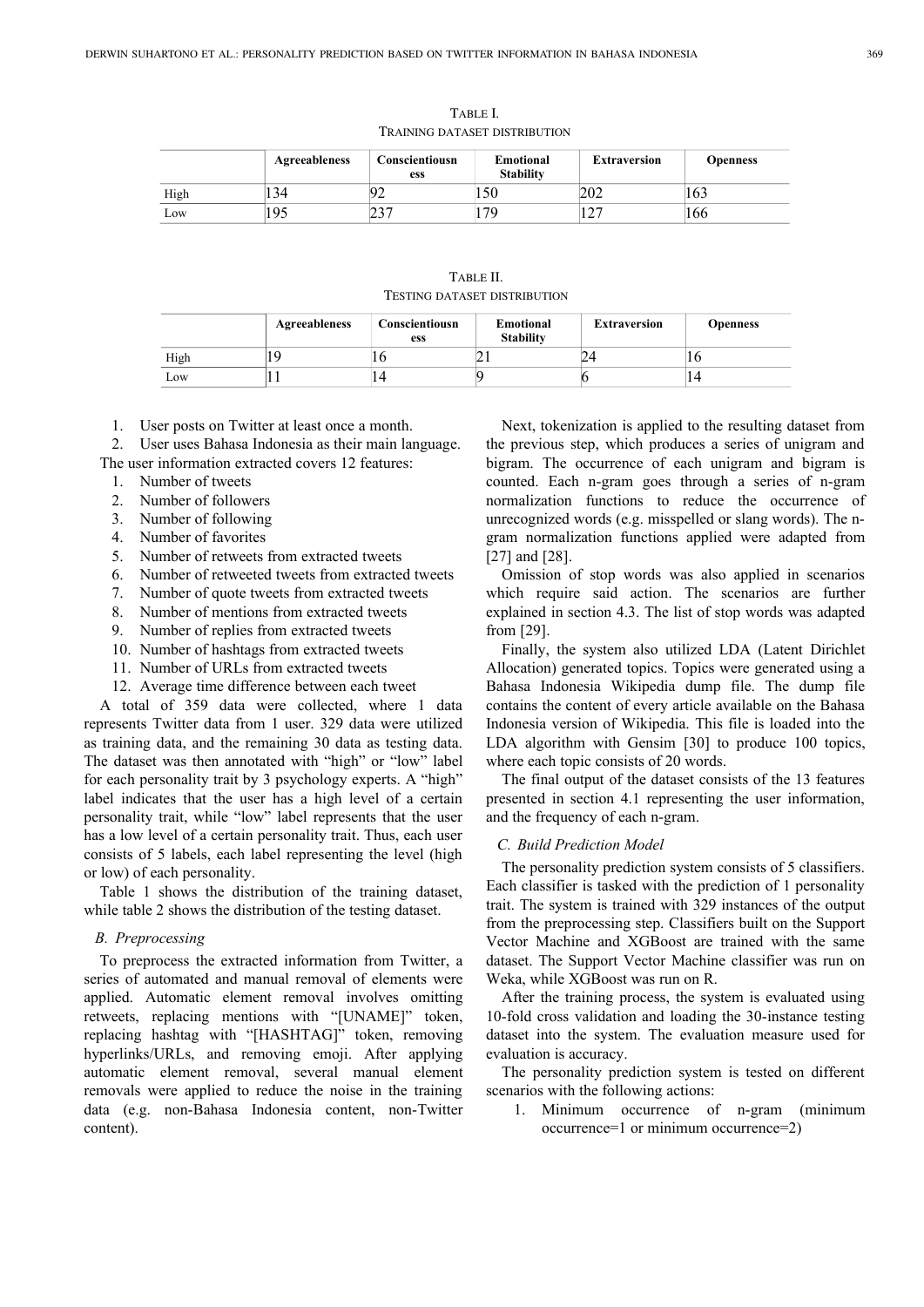| Scenario       | Minimum occurrence of<br>n-gram |                | n-gram weighting scheme |    | <b>LDA</b> topic features |               | <b>Stop words omission</b> |            |
|----------------|---------------------------------|----------------|-------------------------|----|---------------------------|---------------|----------------------------|------------|
|                | 1                               | $\overline{2}$ | <b>Boolean</b>          | TF | <b>Use LDA</b>            | Don't use LDA | Omit                       | Don't omit |
|                | ✓                               |                | ✓                       |    | ✓                         |               | $\overline{\checkmark}$    |            |
| $\overline{c}$ | ✓                               |                | ✓                       |    | ✓                         |               |                            | ✓          |
| 3              | ✓                               |                | ✓                       |    |                           | ✓             | ✓                          |            |
| 4              | ✓                               |                | ✔                       |    |                           |               |                            | ✓          |
| 5              | ✓                               |                |                         | ✓  | ✓                         |               | ✓                          |            |
| 6              | ✓                               |                |                         | ✓  |                           |               |                            | ✓          |
| π              | ✓                               |                |                         | ✓  |                           |               |                            |            |
| 8              | ✓                               |                |                         | ✓  |                           |               |                            | ✓          |
| 9              |                                 | ✓              | ✓                       |    | ✓                         |               |                            |            |
| 10             |                                 |                |                         |    | ✓                         |               |                            | ✓          |
| 11             |                                 |                |                         |    |                           |               |                            |            |
| 12             |                                 | ✓              |                         |    |                           |               |                            | √          |
| 13             |                                 |                |                         | ✓  | ✓                         |               |                            |            |
| 14             |                                 |                |                         | v  |                           |               |                            | ັ          |
| 15             |                                 |                |                         | √  |                           |               |                            |            |
| 16             |                                 |                |                         |    |                           |               |                            |            |

TABLE II. SCENARIOS FOR EVALUATION

Refers to the number of times an n-gram appears in the list of extracted tweets.

If minimum occurrence is set to 1 for a scenario, then the system will take all the user's existing ngrams into consideration for the prediction.

If the scenario's minimum occurrence is set to 2, then the system will only take n-grams that appear at least twice into consideration for the prediction.

2. n-gram weighting scheme (Boolean or TF weighting)

Refers to how an n-gram's weight is calculated.

If the weighting scheme for a scenario is Boolean, then the n-gram's weight is set to 1 if it appears in the list of tweets, and 0 if otherwise.

However, if the weighting scheme for a scenario is TF, then the n-gram's weight is set to the number of times it appears in the list of tweets.

- 3. LDA topic features (use LDA topic features or don't use LDA topic features) Refers to whether LDA-generated topic features are used in a scenario.
- 4. Stop words omission (omit stop words or don't omit stop words).

Refers to whether stop words are omitted from the list of n-grams in a scenario.

Combining these actions results in a total of 16 scenarios, which are shown in table 3. Each row represents a single scenario. The checked cells on said table are the actions used in the row of the corresponding scenario.

# V.RESULT AND DISCUSSION

The system is evaluated with a held-out test set of 30 data and 10-fold cross validation. A test set evaluation is included to make sure the system still performs the same way as when evaluated with 10-fold cross validation.

The evaluation results are shown on Figures 3 to 6. Due to the large number of scenarios tested, only the top 5 average accuracies for each evaluation are presented in the figures below.

The results from Figure 3 show that the highest average accuracies are dominated by scenarios 6, 5, 13, and 14. The 4 scenarios have 2 things in common: the usage of TF weighting scheme and LDA topic features. The highest average accuracy is 79.9392%, which is achieved on the Extraversion personality trait with scenario 5.

The results from Figure 4 are dominated by scenarios 14 and 13. The common feature shared by both scenarios are that they utilize TF weighting scheme and LDA topic features. Evaluation on test set with Support Vector Machine managed to achieve 90%, the highest accuracy for the Agreeableness trait with scenario 6, and Extraversion trait with scenarios 13 and 14.

Figure 5 presents the results from 10-fold cross validation with XGBoost, which are dominated by scenarios 6, 5, 14, and 13. The mentioned scenarios also have the same thing in common as the previous evaluations: usage of TF weighting scheme and LDA topic features. In this evaluation, Emotional Stability with scenarios 5 and 6 managed to achieve highest accuracy, which is 98.7900%.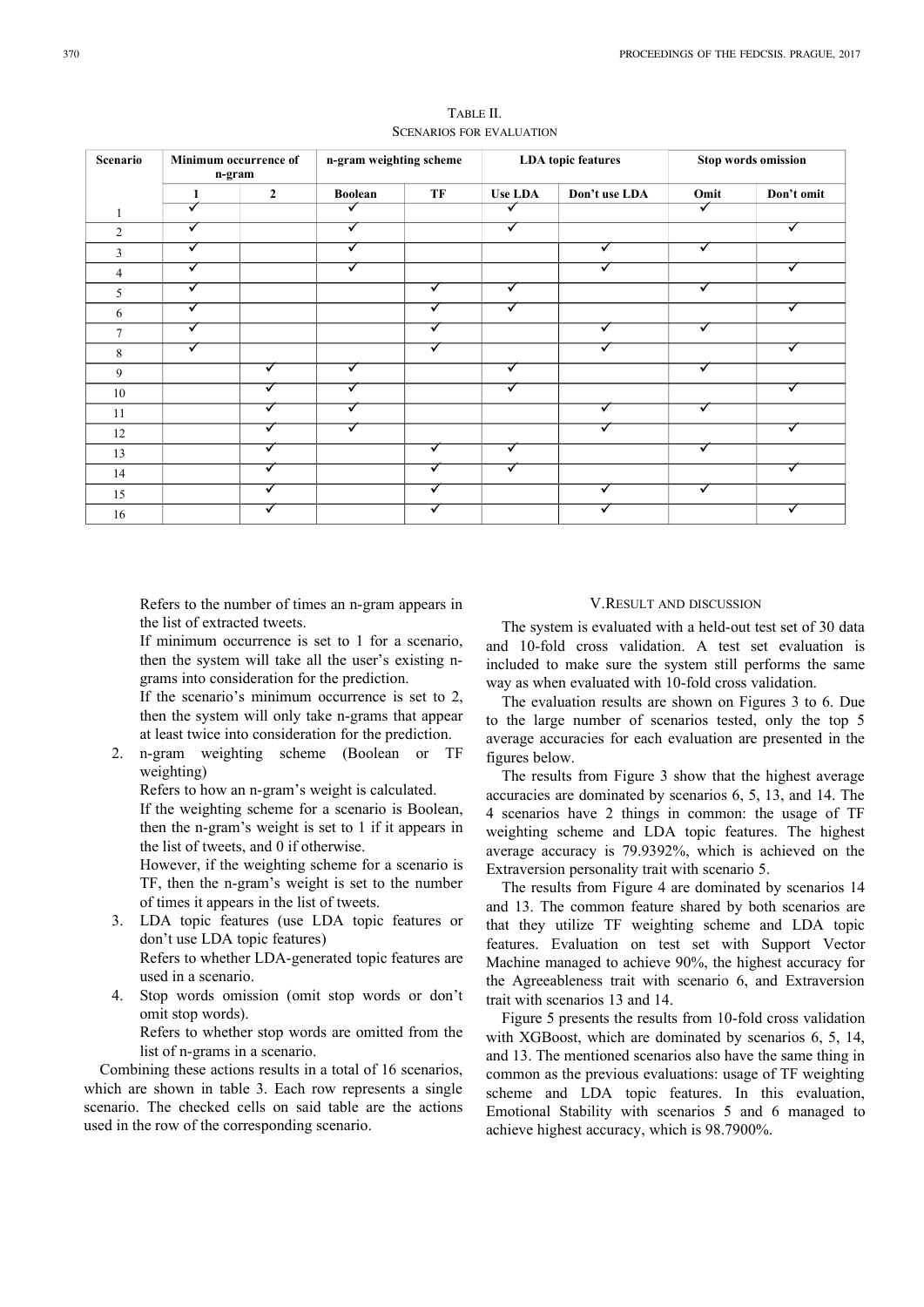Figure 6 presents the accuracy of the XGBoost classifier when evaluated with a 30-instance test dataset. The evaluation results are dominated by scenarios 13 and 14, where both scenarios utilize TF weighting scheme and LDA topic features. 100% accuracy is achieved on the Emotional Stability and Extraversion personality trait with scenario 13, and on Openness with scenario 14.



Fig. 3 Accuracy of Support Vector Machine using 10-fold cross validation



Fig. 4 Accuracy of Support Vector Machine using test dataset

The TF weighting scheme managed to achieve higher accuracy as it provides the system with information of how many times the word occurs from a user with a particular type of personality. The Boolean weighting scheme doesn't contain this information since the values only show whether a particular word is used by the user.

The LDA topic features also contributed to the system's accuracy because it does not restrict the system to assess by the user's choice of words, but also by the user's choice of topics.

Results from XGBoost show a significant increase in accuracy compared to Support Vector Machine, even when evaluated on 10-fold cross validation or a prepared test set. This is also consistent with other literatures which claim that XGBoost managed to achieve the best prediction when compared to other algorithms [31][32][33]. The creator of XGBoost also reports that XGBoost was used by the top 10 winning teams in KDD Cup 2015 [34].



Fig. 5 Accuracy of XGBoost classifier using 10-fold cross validation



Fig. 6 Accuracy of XGBoost classifier using test dataset

## VI. CONCLUSIONS AND IMPROVEMENTS

In this study, we have presented a personality prediction system for Bahasa Indonesia based on a Twitter user's information. Results of this study show that personality prediction in Bahasa Indonesia is indeed possible without using a tool with predefined words (LIWC, MRC), but by assessing a user's choice of words. The current study compares 2 different classifiers: Support Vector Machine and XGBoost. Both classifiers are tested under different scenarios which involve minimum occurrence of n-gram, ngram weighting scheme, usage of LDA topic features, and omission of stop words. Evaluation using 10-fold cross validation showed that the personality prediction system built on Support Vector Machine managed to achieve a highest average accuracy of 76.2310%, while XGBoost achieved 97.9962%.

Evaluation results using 10-fold cross validation and 30 instance test dataset also showed that usage of LDA topic features and TF frequency weighting scheme contributed greatly to the personality prediction system's accuracy.

The results also showed that even when tested under the same scenario and same dataset, the personality prediction system built on XGBoost managed to perform significantly better than on Support Vector Machine.